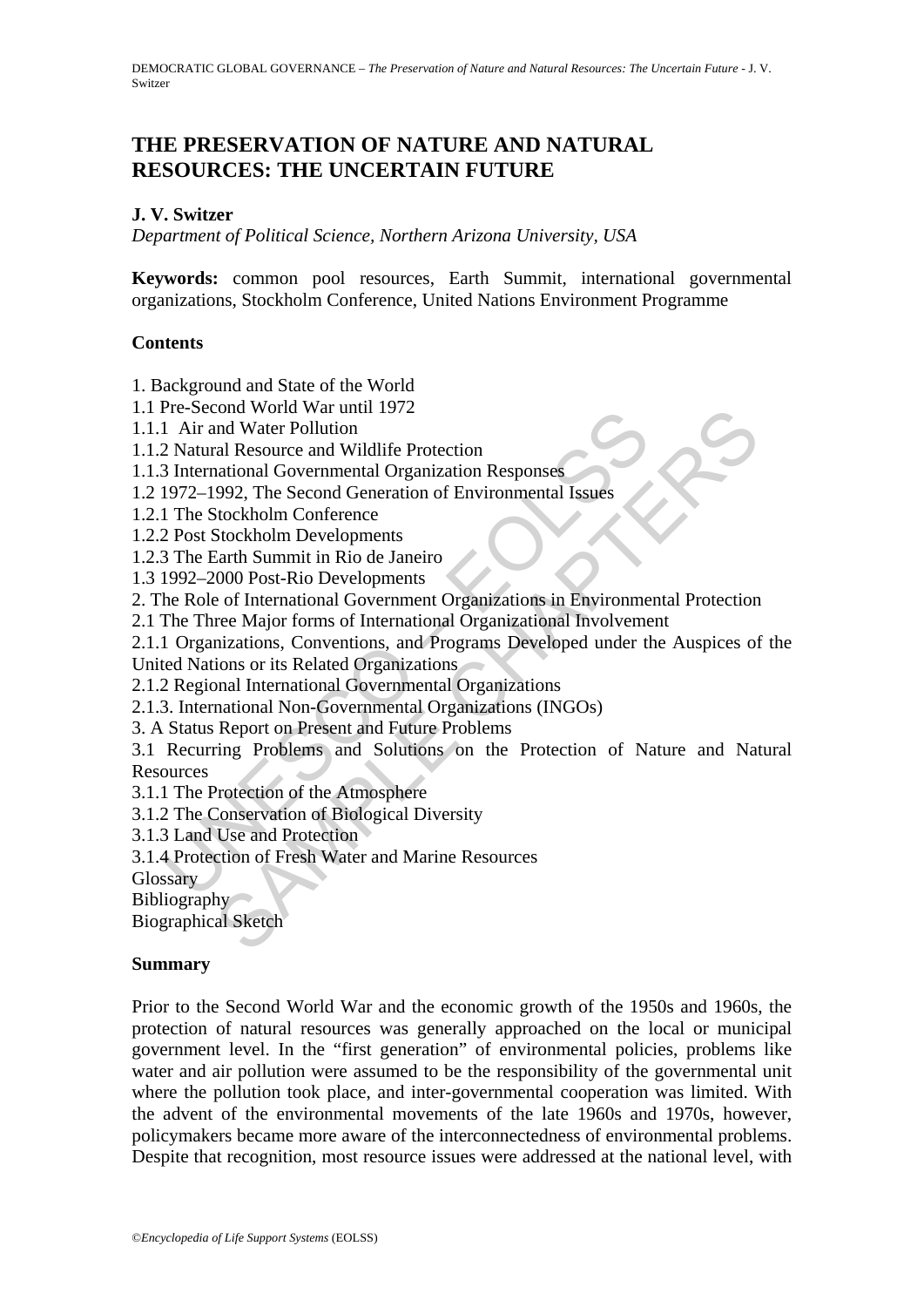little attention paid to the need to address environmental issues through international cooperation. The exception was the early resource protection efforts, which focused on the world's oceans and marine resources.

By 1972 and the first United Nations Conference on the Human Environment, public awareness of environmental degradation led to the development of a second generation of environmental agreements and institutions. Policymakers began to realize that many of the world's common pool resources could only be protected through international cooperation. Over the next 20 years, dozens of agreements were developed, with specialized international environmental organizations to implement them. A second major United Nations environmental conference in Rio de Janeiro in 1992 marked a shift in natural resource policy, as the issues of environmental sustainability and economic development overshadowed concerns about pollution. But most observers believe the promise of the Rio summit has not been fulfilled. Although general agreement has been reached in on the issues of global climate change, biodiversity, and protection of marine resources, little progress has been made in slowing the pace of environmental deterioration. There is particular concern that international governmental organizations have been unsuccessful in adopting major conventions to conserve natural resources, which are being rapidly depleted as developing nations of the South seek the same living standards and consumer goods as the industrialized nations of the North. More importantly, major conventions have been adopted and ratified but no IGOs have been created or assigned the task of implementing them.

eve the promise of the Rio summit has not been fulfilled.<br>
eenement has been reached in on the issues of global climate change<br>
ection of marine resources, little progress has been made in slict<br>
ironmental deterioration. is promise of the Rio summit has not been fulfilled. Although ger<br>has been reached in on the issues of global climate change, biodiversity,<br>of marine resources, little progress has been made in slowing the pace<br>traffical d Most observers believe natural resource protection is characterized by a sizeable gap between rhetoric and reality. Sustainable development is now the dominant framework for international agreements at virtually every level. The difficulty of achieving economic growth—a goal of both industrialized and developing nations alike—without having an adverse effect on the environment, is becoming more and more apparent. The North/South split between developed and developing nations is likely to continue—a dynamic that will affect upcoming negotiations on natural resource protection. Developed countries, like the US, have recommended that developing nations do more to reduce consumption, while the US itself continues its own consumption patterns. Poor nations expect that the richer countries of the world, which are responsible for much of the current deterioration of the earth's resources, should pay for the damage from the past. In the meantime, richer developed nations look at that damage and seek to reduce any further loss of resources by expecting the poorer countries to learn from their mistakes.

Over the years, several reforms of the existing structure of global environmental governance have been suggested, emphasizing the need to increase the UNEP's limited staff, resources, and support.

The proposals have often been coupled with calls for additional reforms in the environmental mission and activities of the World Bank and the International Monetary Fund. In 1989, prior to the Earth Summit, New Zealand made an innovative proposal to the United Nations General Assembly calling for the creation of a global environmental organization, the Environmental Protection Council. Unlike existing UN bodies, the proposed organization would have a legislative structure empowered to make binding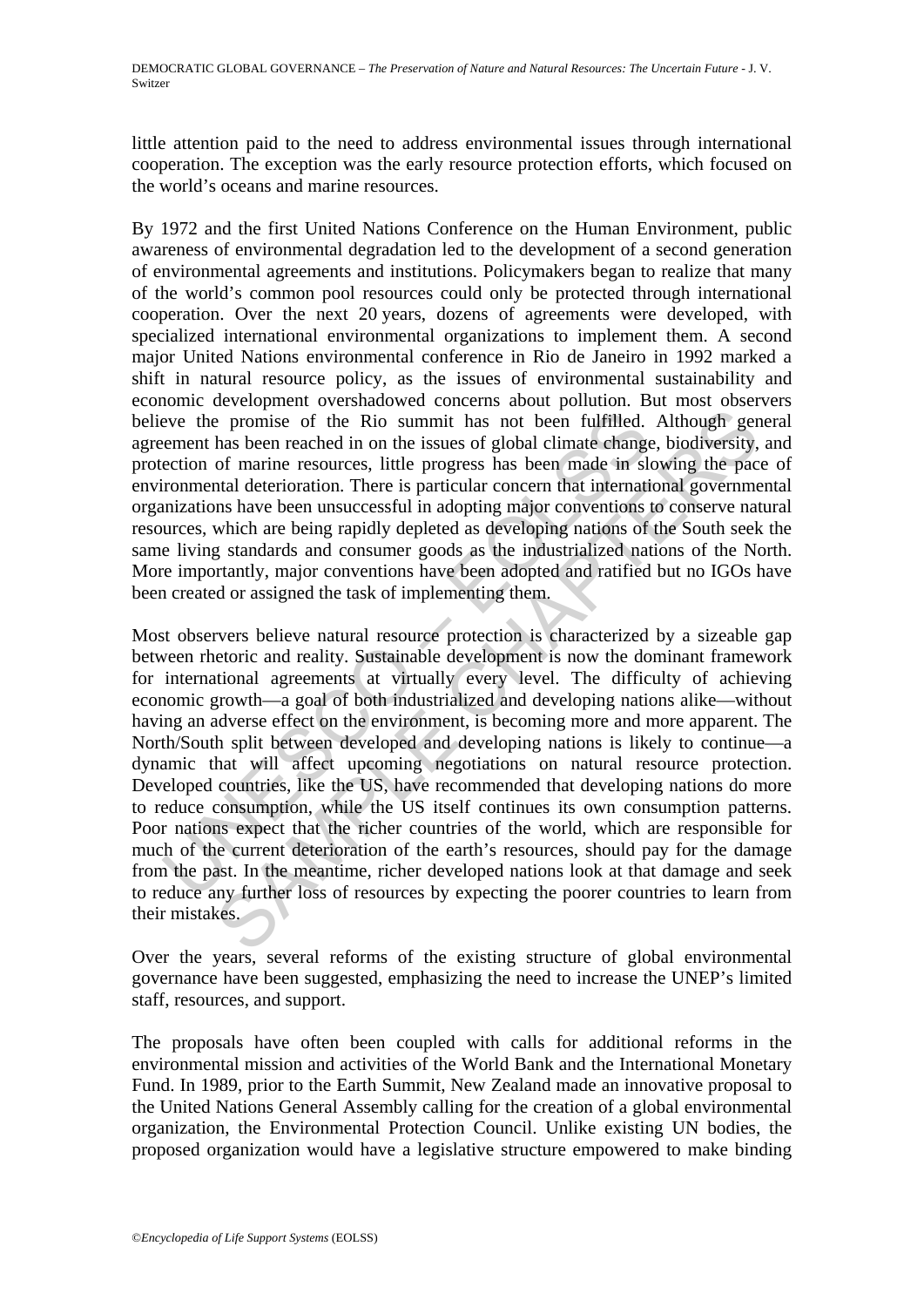decisions on global environmental issues. New Zealand's ambassador called upon General Assembly members to adopt the proposal, arguing that "nothing less than an institution with this status will command the necessary respect and authority to achieve what is required." The proposal was seen as preferable to granting additional powers to the UNEP or creating separate agencies to deal with specific environmental issues. However, it is clear that there remains a lack of a clear mechanism for effecting change in the approach of individual states to the protection of natural resources. While the philosophical and political debate over sustainability continues, the major international governmental organizations are failing in their efforts to stop further degradation of the planet.

#### **1. Background and State of the World**

Since 1984, the Worldwatch Institute has published an annual volume, *State of the World*, which provides a summary of some of the key issues facing the planet. The series has covered problems ranging from the promotion of sustainable fisheries, to population growth and management, to global climate change. What makes the series so remarkable is that the problems the volumes highlight are not unique to any one state or region or time—they are applicable to virtually any location on earth at any point in contemporary history.

ice 1984, the Worldwatch Institute has published an annual void, which provides a summary of some of the key issues facines has covered problems ranging from the promotion of sustailation growth and management, to global 4, the Worldwatch Institute has published an annual volume, *State of*<br>cich provides a summary of some of the key issues facing the planet,<br>covered problems ranging from the promotion of sustainable fisheries<br>growth and m What has been changing over time, however, is our awareness of global environmental problems, and more specifically, the preservation of nature and natural resources. From time to time, a crisis, such as the massive human-caused forest and peat fires in Indonesia in 1997, will make worldwide headline news and focus public attention on air quality and transboundary air pollution. It seems that policymakers have recognized that what happens to one part of the world's environment affects the entire planet. For example, the plume of smoke created by the Indonesian fires was estimated to be larger in size than the continental US, and its pollutants were carried through the atmosphere for more than 1000 km. The expansion of slash and burn agriculture into areas that were previously tropical forests in Borneo and Sumatra had environmental implications for people living as far away as Singapore and Malaysia.

Although this article does not attempt to provide a detailed analysis of the current state of every natural resource on Earth, it does provide an overview of the most compelling problems and some of the international attempts that have been made to solve them. It explores the evolution of a global approach to environmental protection, with a focus on the role of international governmental organizations (IGOs) and an analysis of their effectiveness, ending with a status report—a form of international environmental report card—on successes and failures in dealing with natural resource protection.

To better understand the shaping of international natural resource policy, it is useful to divide global efforts into three distinct phases. To begin with the period before the Second World War until 1972 and the development of the first environmental IGOs; followed by the two decades between 1972 and 1992, bookends for the United Nations' environmental conferences, and finally, the post-Rio period from 1992 until now.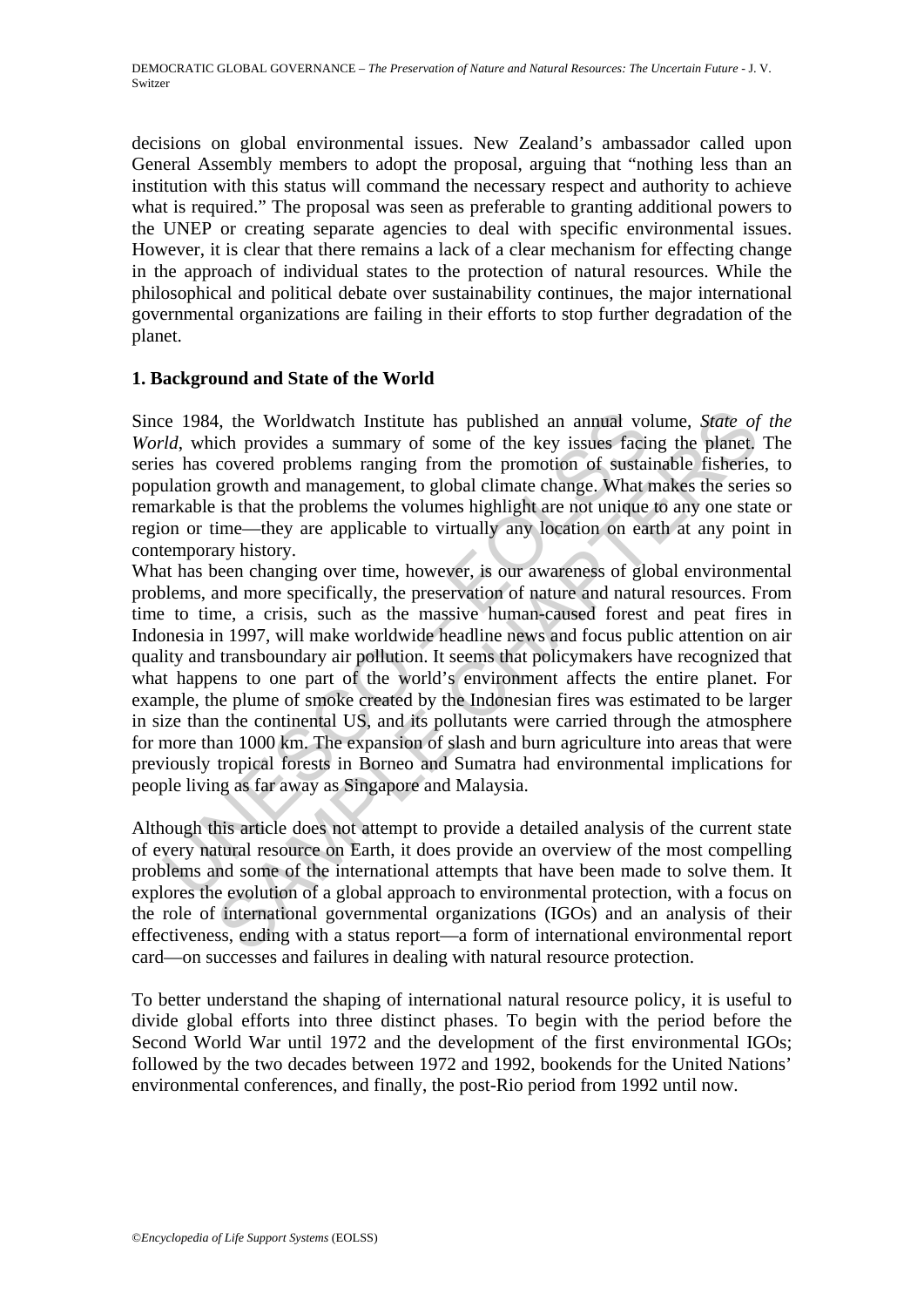#### **1.1 Pre-Second World War until 1972**

It is interesting to note that few international agreements or organizations addressed environmental issues in the immediate aftermath of the Second World War. The 1945 United Nations Charter does not mention the environment. The latter document, which became the platform for dozens of future environmental agreements, focused more on economic and military security than sustainability—a term that would later become the benchmark of environmental success. Immediately after the Second World War, the industrialized world focused on rebuilding and economic development, with little attention paid to the potential degradation of the Earth's resources. The two major environmental problems that did find a place on the policy agenda were air and water pollution, although it was assumed that these problems were localized, and therefore, best addressed at the local or state level. Regional approaches were rare, and there appeared to be little thought that pollution might be an issue worthy of international cooperation. Pollution control laws were the model for the world's future natural resource agreements, and the agencies and groups which implement them.

#### **1.1.1 Air and Water Pollution**

Air pollution is not a new phenomenon, although policies to control it are contemporary. There are references, in the writings of King Tikulti, to the fumes produced at the asphalt-mining town of Hit, about 100 miles west of Babylon, around 900 BCE. In 61 CE, the philosopher Seneca wrote of "the heavy air of Rome" and its "pestilential vapors and soot," and travelers to Elizabethan England were astonished at the filthy smoke produced by domestic fires and workshops.

eared to be little thought that pollution might be an issue worth<br>peration. Pollution control laws were the model for the worl<br>urce agreements, and the agencies and groups which implement the<br>1 **Air and Water Pollution**<br>po The bottom may be the measurement of the measurement of the measurements, and the agencies and groups which implement them.<br> **and Water Pollution** control laws were the model for the world's future nat<br> **and Water Pollutio** Initially, the US took the lead in pollution control efforts, for both air and water. As the nation became more industrialized in the late nineteenth century, the City of Chicago adopted an ordinance that banned dense smoke, with a similar measure passed in Los Angeles in 1905. A 1949 study found that automobiles were a prime source of pollution, a discovery that forced the government to consider controls on mobile sources like cars, rather than on stationary sources such as factories and industry. The federal government became involved in 1955 when the US Congress appropriated \$5 million for research into motor vehicle emissions; the beginning of national intervention in urban air pollution regulation. Research during the 1960s debunked the idea that pollution was a problem only in the area immediately adjacent to the source or in urban areas. Studies showed that air pollution was being transported over long distances, causing environmental damage in regions far removed from the source.

The health effects of air pollution were underscored in 1948, when a 6-day siege of pollution in Pennsylvania killed 20 people and resulted in illness for more than 6000 residents. Similar incidents in London in December 1952, and New York in 1953, lent some urgency to the problem, and raised international awareness of the irrelevance of political boundaries to pollution control. Public officials in many of the world's cities were also becoming aware that air pollution led to decreased visibility—an aesthetic consideration as well as a health concern.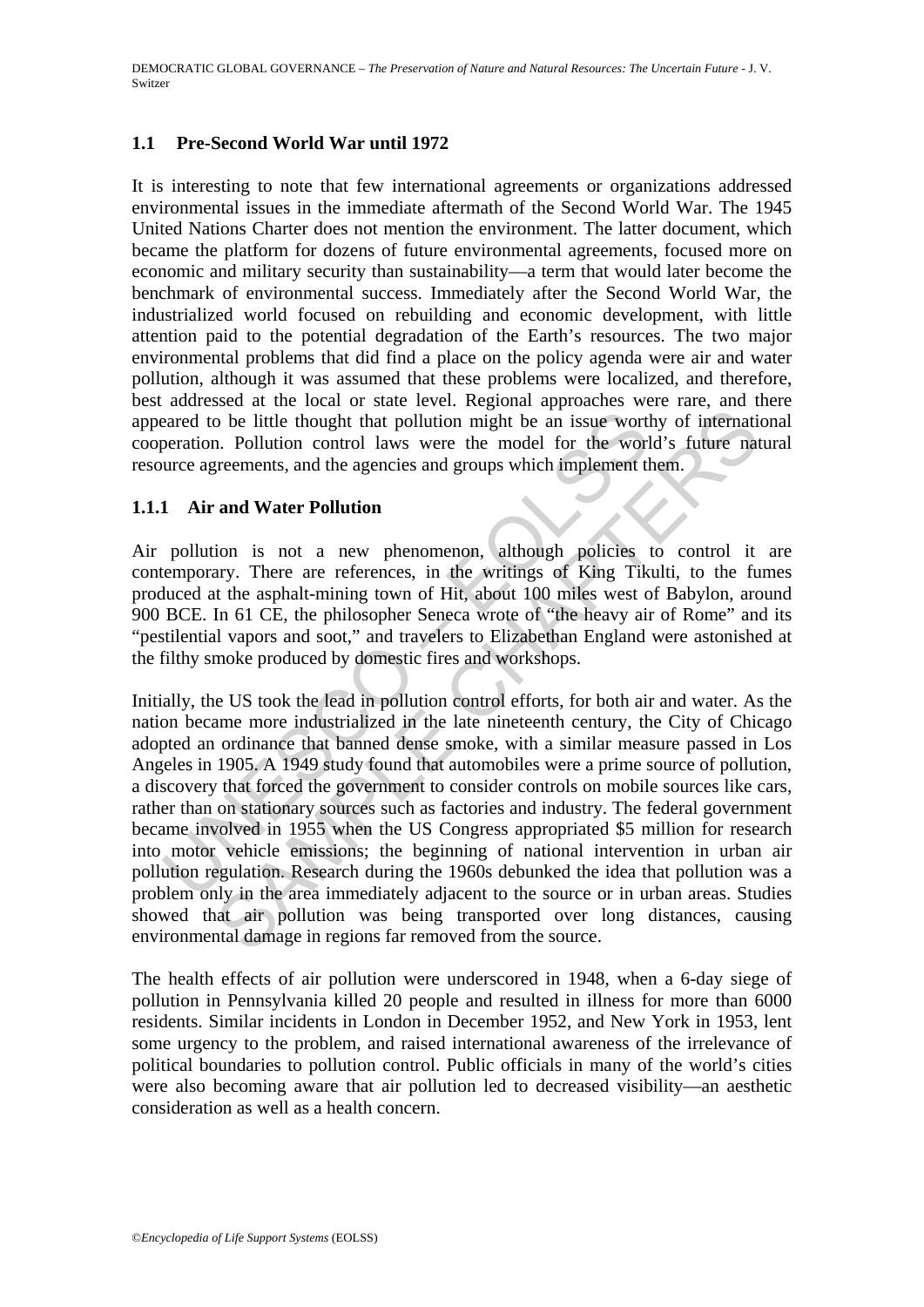The issue of water quality, rather than water scarcity, took precedence during this initial phase in the development of natural resource policy. Post Second World War pollution was largely the result of extensive industrialization and inadequate waste disposal strategies in developed countries from the mid-to-late nineteenth century. In many nations, officials were eager to build a post-war industrial base and were reluctant to antagonize industry. Most industrial wastes were simply dumped into the nearest waterway under the old theory, "The solution to pollution is dilution." Large industrial interests were able to convince policymakers that industrial dumping posed no environmental threat because "streams were nature's sewers."

By the late 1960s, environmental groups had begun to form; most prioritized air quality and the protection of natural resources such as timber over the deteriorating condition of the world's lakes, rivers, streams, and oceans. One of the world's first surface water pollution laws, the Water Pollution Control Act, was enacted by the US Congress in 1948 but it gave the national government a very limited regulatory role. Similar American laws were passed over the next two decades but had a limited impact, due in part to the lack of funding for waste water treatment plants.

ution laws, the Water Pollution Control Act, was enacted by th<br>8 but it gave the national government a very limited regularican laws were passed over the next two decades but had a lim<br>to the lack of funding for waste wate able was the Water Pollution Control Act, was enacted by the US Congressit gave the national government a very limited regulatory role. Since the national government a very limited regulatory role. Since the mats were pass There were few national counterparts to the US' pollution control laws prior to 1972, except in Great Britain, where environmental activism had begun in the mid-nineteenth century. Among the earliest groups to address environmental protection was the Commons, Open Spaces, and Footpaths Preservation Society, which was established in Britain in 1865. But the Great Depression of 1880 brought with it a spirit of pessimism and disillusionment with progress, and an accompanying call for the preservation of monuments and relics. The British have tended to enact environmental protection laws in conjunction with business cycles, and as a result, the economic prosperity of the late 1960s and early 1970s brought about a series of air and water quality laws roughly parallel to those of the US. But for the most part, other nations did not enact comparable pollution statutes until well into the 1970s and 1980s.

## **1.1.2 Natural Resource and Wildlife Protection**

While the US and Britain led the way in enacting pollution control statutes and developing national environmental agencies to enforce them, much of the rest of the world focused on natural resource and wildlife protection prior to the mid-1970s. The International Union for the Protection of Nature was created in 1947 as the first group to examine issues on a global level, later renamed the International Union for the Conservation of Nature in 1956. National groups, focusing on state-level or local issues, followed. In India, for example, massive destruction of forest resources prior to independence in 1947, made deforestation the most critical environmental issue. In 1964 a logging public awareness campaign began that led to the Chipko Andalan movement. Chipko, which means "to cling to," are literally India's tree huggers, Himalayan Indians who launched protests over logging. Similarly, Japan's fledgling environmental movement focused on wildlife protection. In Latin and Central America, natural resource protection coalesced around deforestation, while in Africa, the prime issue was wildlife protection. But the movements in developing countries were rarely sufficiently powerful to result in the formation of regional or IGOs until much later in the twentieth century.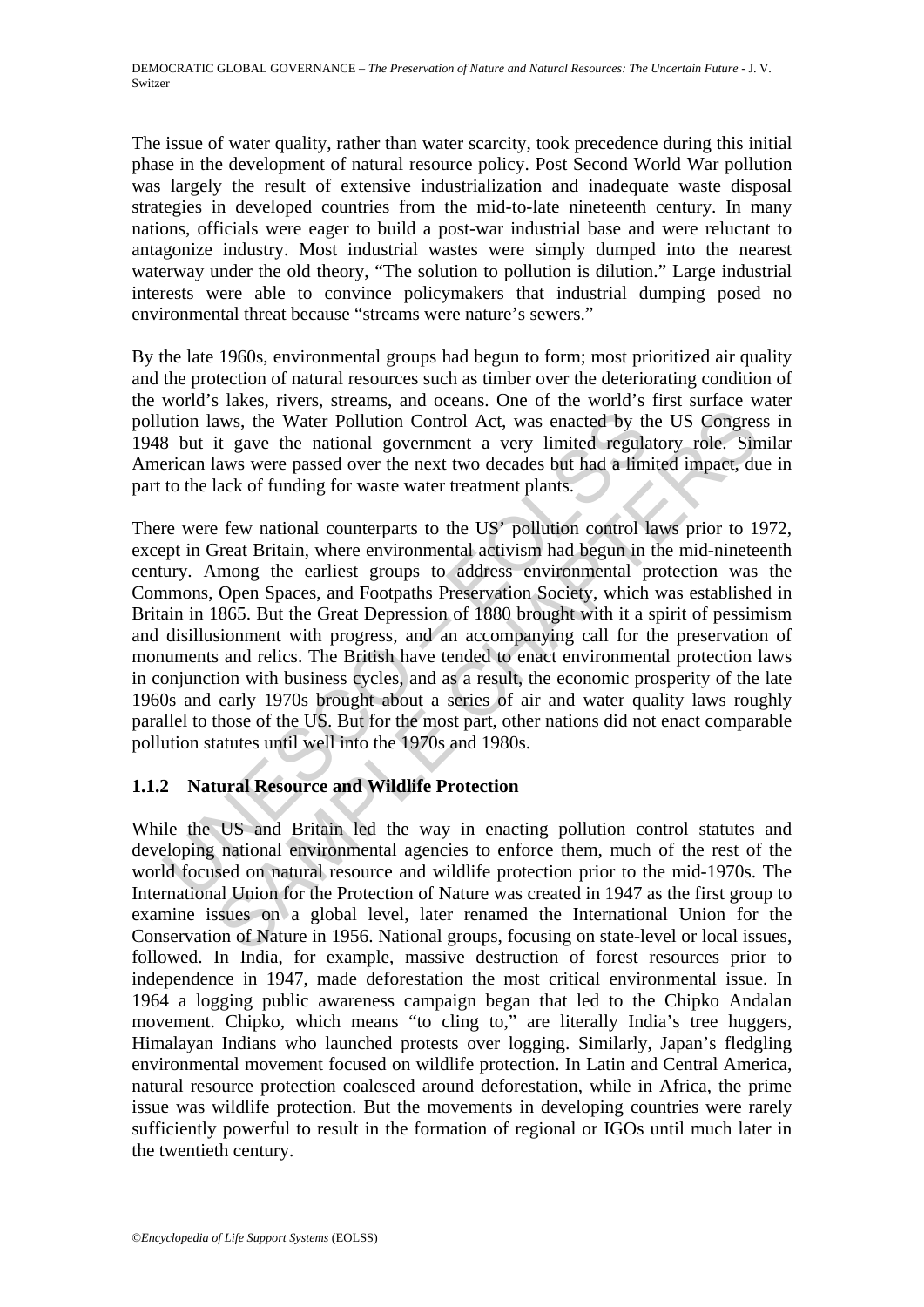## **1.1.3 International Governmental Organization Responses**

**Early IGOs.** Prior to the Second World War, there were fewer than 40 international agreements concerning shared natural resources; the majority of them among riparian states. Regional bodies were sometimes, but not always, established to monitor the agreements. In 1909, the US and Canada formed the International Joint Commission (IJC) to deal with transboundary issues, along the two countries' 3000-mile border. Its primary function is to monitor air and water pollution and to make policy recommendations. The Commission has six members, three appointed by each country, and over 20 technical advisory boards. In Europe, the International Commission for the Protection of the Rhine was adopted in 1963 with responsibility for research into the nature, importance, and sources of pollution and to propose measures to protect the river. The Commission, which produces an annual research report, is made up of representatives of the five riparian signatory states: France, Germany, Luxembourg, the Netherlands, and Switzerland, where its secretariat is located in Berne. A similar body was later established to protect the Danube River.

esentatives of the five riparian signatory states: France, Germany<br>herlands, and Switzerland, where its secretariat is located in Berl<br>ater established to protect the Danube River.<br>Ong the first IGOs to deal with environme Among the first IGOs to deal with environmental protection on a global scale, was the International Meteorological Organization (IMO), established in 1872 to standardize data and improve weather forecasts. In 1947, the World Meteorological Convention, meeting in Washington, DC, created the World Meteorological Organization (WMO) as a successor to the IMO. In 1951, a year after the World Meteorological Convention came into force, the WMO was established as a specialized agency of the United Nations, based in Geneva. Growing concern over pollution came under the mantle of the World Health Organization in 1950 as one of its many directives to protect human health.

ives of the five riparian signatory states: France, Germany, Luxembourg<br>s, and Switzerland, where its secretariat is located in Berne. A similar t<br>stablished to protect the Danube River.<br>first IGOs to deal with environment **International Whaling Commission.** Several of the initial efforts at natural resource protection involved the earth's largest environment—the oceans—and the species, which inhabit it. Among the earliest was the 1911 Convention for the Preservation and Protection of Fur Seals, an agreement among the US, Japan, Russia, and the UK to curb the slaughter of the species. However, like many of the early international natural resource agreements, no support structure was established to implement and enforce the convention. In contrast, the 1946 International Convention on the Regulation of Whaling is particularly significant, since it was one of the few maritime agreements to be supported by an IGO—the International Whaling Commission (IWC)—one of the most controversial IGOs involved in environmental protection.

The IWC's primary mission is to provide for the conservation of whale stocks and thus make possible the orderly development of the whaling industry. The Commission encourages, coordinates, and funds whale research, and also designates specific areas as whale sanctuaries, setting limits on the numbers and size of whales which may be taken. Membership in the IWC is open to any country that formally adheres to the 1946 Convention. Member countries are represented by a Commissioner; a Chairman and Vice-Chairman are elected from among the Commissioners and usually serve for 3 years. The IWC has a full-time Secretariat with headquarters in Cambridge, England. Meetings are usually held annually, with the IWC's three main committees—Scientific, Technical, and Finance and Administration—holding meetings on an *ad hoc* basis. The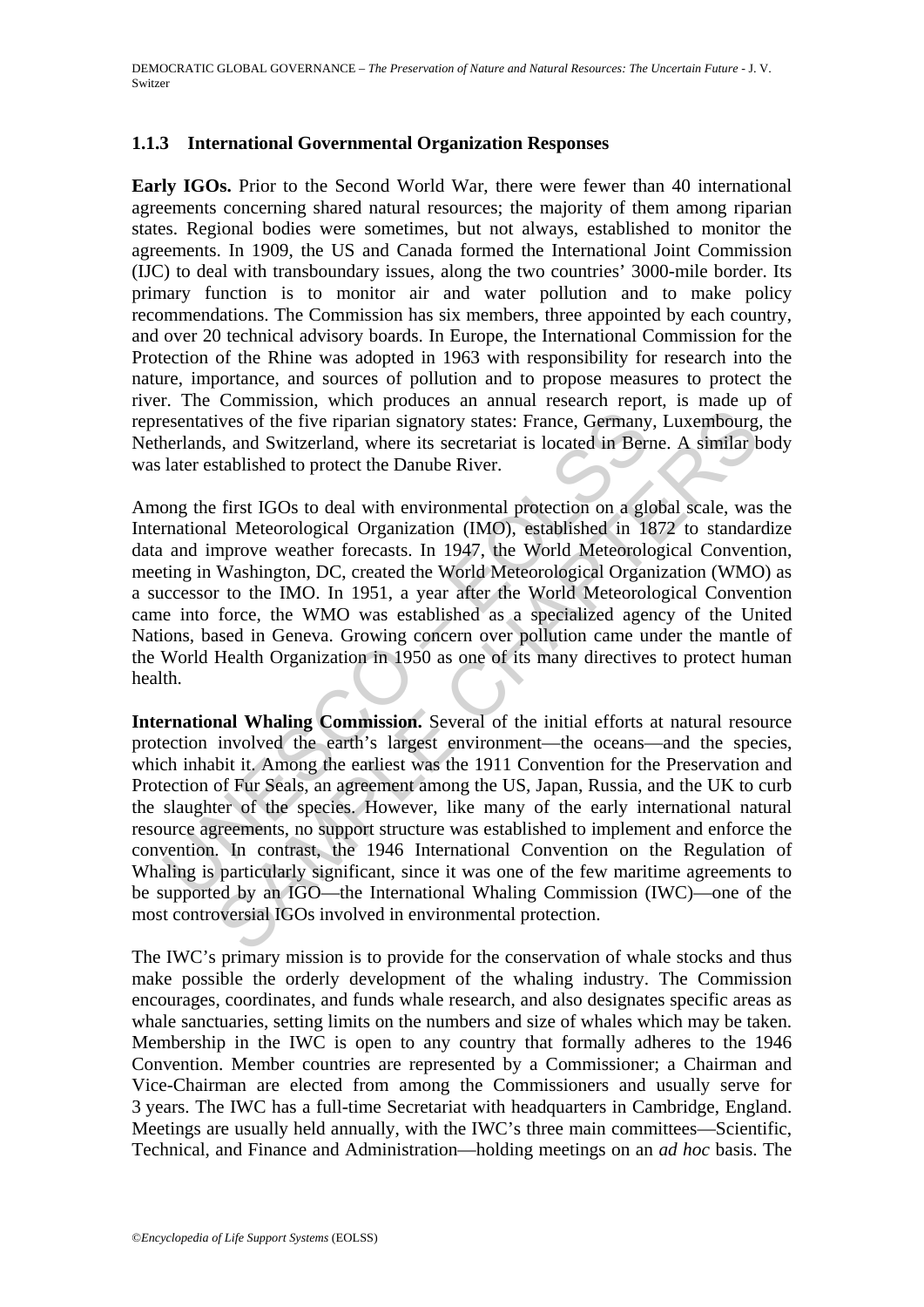regulations adopted by the Commission are implemented through the national legislation of the member states that appoint inspectors to monitor whaling operations.

Despite the IWC's efforts to develop appropriate management strategies to preserve whale stocks at sustainable levels, the IGO has encountered resistance from member nations. Any government can "object" to any decision which it considers will seriously affect its national interest, and the government is then not bound by that particular decision. This mechanism has been strongly criticized as rendering the Commission "toothless," but without the provision, the Convention would probably never have been signed. Other criticisms have been levied against members that have been granted special permits under the terms of the Convention, to harvest whales for scientific research. Critics believe there is sufficient scientific uncertainty over the actual numbers of whales to make any harvesting potentially dangerous to the species.

Another IGO, the International Maritime Organization, founded in 1948, was initially charged with maintaining the highest practicable standards of maritime safety and navigation, but its effectiveness was limited as US, Japanese, and Norwegian oil tanker interests achieved a major role in its decision-making processes. Business interests dominated the maritime pollution debate, and prevented the development of a global marine dumping agreement. It was not until the mid-1950s that the IMO's mandate was expanded and the group began sponsoring a series of agreements related to the marine environment.

of the IGO, the International Maritime Organization, founded in riged with maintaining the highest practicale standards of materies was limited as US, Japanese, and Net rest achieved a major role in its decision-making pro From the International Maritime Organization, founded in 1948, was intitly manitalining the highest practicable standards of maritime safety but its effectiveness was limited as US, Japanese, and Norwegian oil tachieved a **UN Programs** The United Nations increasingly began to serve as the world's dominant environmental IGO between 1945 and 1972, exemplified by its first environmental conference in 1949 on the Conservation and Utilization of Resources. It established the UN as a forum for global discussion at a time when there appeared to be few alternative approaches to dealing with natural resource issues on a large scale. It was followed in 1954 by the Conference on Conservation of Living Resources of the Sea and the creation of the International Convention for the Prevention of Pollution of the Sea by Oil. The Second World War had significantly expanded various nations' claims of sovereignty over the oceans, a process of "creeping jurisdiction" that began to lead to more and more international disputes between coastal states and fishing nations. Only the UN was in a position to bring the parties to the negotiation table.

Effective ocean management has been complicated by the fact that many marine species are highly migratory. These "straddling stocks" are often fished by more than one nation, or are fished by nations that refuse to abide by international agreements to regulate commercial species. Over harvesting and uncontrolled fishing practices are almost impossible to enforce, so trade measures (or the threat of such measures) are sometimes enacted as a way of halting the decline of fish stocks. One example of this approach is the creation in 1966 of the International Commission for the Conservation of Atlantic Tunas. The 21-member body was specifically directed to seek ways to increase the numbers of the western Atlantic bluefin tuna and tuna-like species. The member nations, which include the US, Japan, and Canada, have pledged to continue to work with the Commission and to monitor and restrict trade in the species to avoid more restrictive covenants. A similar approach was taken to protect anadromous species such as salmon. In 1952, the International North Pacific Fisheries Convention was signed to protect these species which are vulnerable to the kind of high seas drift net fishing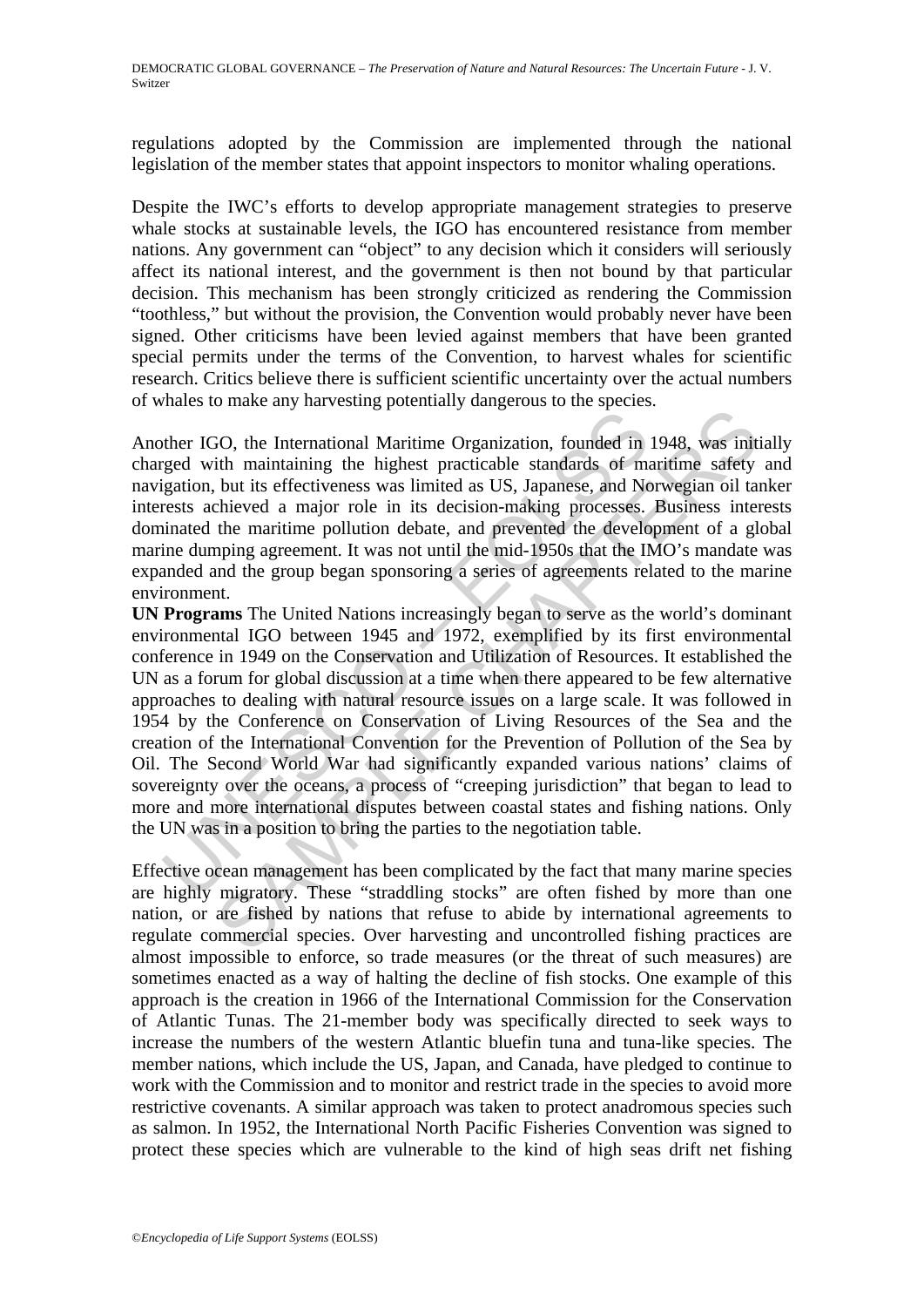conducted by Japan, South Korea, and Taiwan. The convention established a commission charged with negotiating drift net fisheries, one of the most contentious issues on the global environmental agenda.

It could easily be argued that international environmental law did not really have an impact on natural resource protection until the 1960s, when environmental organizations had become more entrenched and their issues became an established element of international discourse. Earth Day was observed on an international basis on April 22, 1970—a hallmark event that further substantiated the importance of the environment. But despite the number of international agreements enacted in the first generation of environmental issues, there were few IGOs created to support them.

## **1.2 1972–1992, The Second Generation of Environmental Issues**

period between 1972 and 1992 is marked on either end by the<br>ed Nations'-sponsored conferences on the environment. The first, was the United Nations Conference on Human Environment, Janeiro in 1992, was the United Nations C Example 1972 and 1992 is marked on either end by the convening of between 1972 and 1992 is marked on either end by the convening of the United Nations Conference on Henvironment. The first, in Stockholn the United Nations The period between 1972 and 1992 is marked on either end by the convening of two United Nations'-sponsored conferences on the environment. The first, in Stockholm in 1972, was the United Nations Conference on Human Environment. The second, in Rio de Janeiro in 1992, was the United Nations Conference on Environment and Development. Although both conferences were designed to develop a global approach to environmental management, their focus, participants, and outcomes were extremely different. The two events are especially crucial because they not only resulted in broad environmental protection agreements, but also served as the catalyst for the creation of more enduring IGOs that monitor and protect natural resources.

This period is also characterized by a second generation of environmental issues. The costs of environmental security were climbing, ranging from 5 to 15 percent of each country's yearly national income, with the industrialized nations paying the most for environmental cleanup and natural resource protection. During this 20-year period, there was also a realization of the globalized nature of environmental problems, with a focus on desertification, scarcity, sustainability, transboundary pollution, and common pool resources.

The latter term is based on the idea of common-property resources, which share two characteristics. The first is that the physical nature of the resource is such that controlled access by potential users is costly, and in some cases, virtually impossible. The second characteristic is that each user is capable of subtracting from the welfare of other users. Common pool resources, such as the oceans and the atmosphere, require policymakers to consider how human activities affect the entire planet, rather than only what is happening in their own backyard.

- -
- -

TO ACCESS ALL THE **26 PAGES** OF THIS CHAPTER, Visit: [http://www.eolss.net/Eolss-sampleAllChapter.aspx](https://www.eolss.net/ebooklib/sc_cart.aspx?File=E1-41-01-03)

<sup>-</sup>